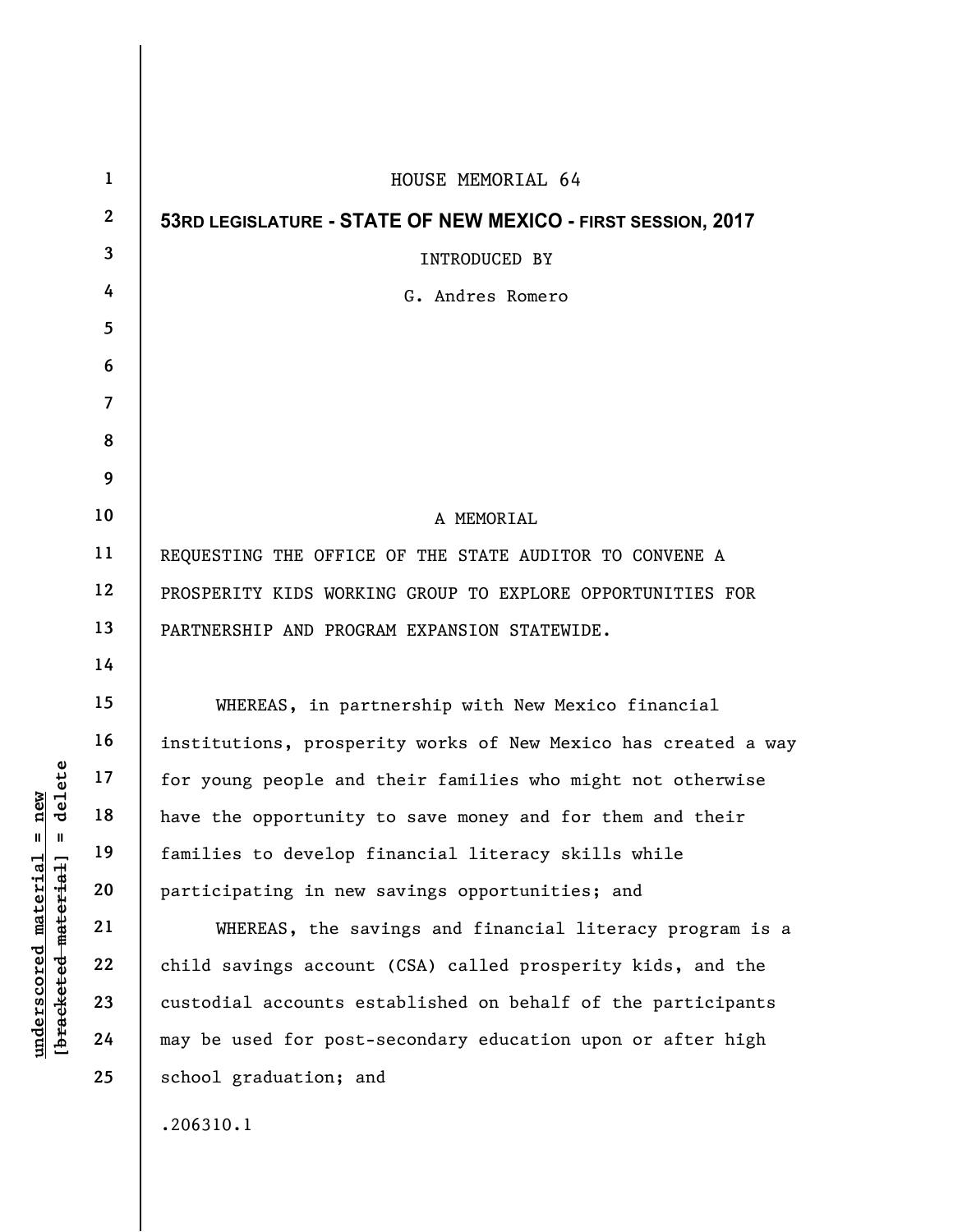WHEREAS, CSAs not used for post-secondary education may be used for a stable transition into adulthood at age twentythree; and

WHEREAS, with funding provided through private grants and individual contributions, prosperity works seeds each account with one hundred dollars (\$100) and matches family deposits made into each CSA up to two hundred dollars (\$200) a year for ten years; and

WHEREAS, research has proven that children with a CSA are ahead of their peers in social-emotional development by age three, and ahead again in math and language in the third grade; and

WHEREAS, research also demonstrates that children with CSAs are four to six times more likely to enroll in college and three times more likely to graduate than their peers without savings accounts; and

WHEREAS, currently, the prosperity kids program is only available to young people living in Bernalillo county; and

WHEREAS, research on prosperity kids five hundred thirteen pilot participants has demonstrated that a culture of savings and college expectations is a powerful motivator in the family and community; and

WHEREAS, prosperity works and its supporters wish to see the prosperity kids program expanded statewide; and

WHEREAS, in order to fund the expansion of the prosperity .206310.1  $- 2 -$ 

**1** 

**2** 

**3** 

**4** 

**5** 

**6** 

**7** 

**8** 

**9** 

**10** 

**11** 

**12** 

**13** 

**14** 

**15** 

**16** 

**17** 

**18** 

**19** 

**20** 

**21** 

**22** 

**23** 

**24** 

**25**